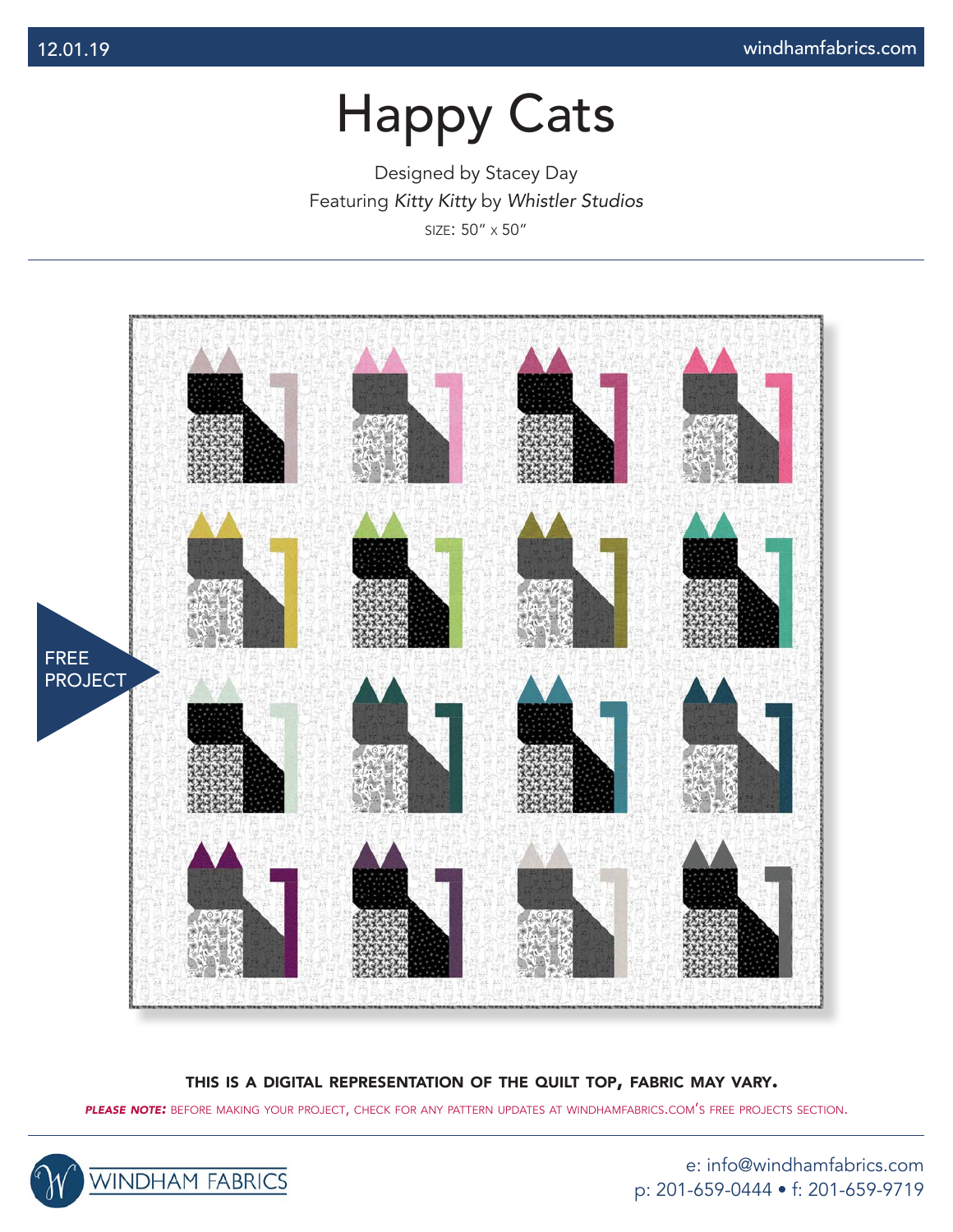

Cutting Notes: *Mark and store your cutting pieces according to the block they have been assigned to, as this will make it much easier when you start piecing. Templates A, B and C are cut from a single layer of fabric right side up. Be sure to read the entire pattern before you begin.*

| <b>KEY</b> | <b>FABRIC</b> | <b>SKU</b>                                  | <b>YD</b>      | <b>CUTTING INSTRUCTIONS</b>                                                                                                                                                                                                                                                                                        |
|------------|---------------|---------------------------------------------|----------------|--------------------------------------------------------------------------------------------------------------------------------------------------------------------------------------------------------------------------------------------------------------------------------------------------------------------|
| A          |               | 51687-1 White                               | $\overline{2}$ | $(16)$ 41/2" x 101/2" rectangles.<br>(16) 31/2" squares.<br>(8) 21/2" x WOF strips. Subcut (16) 21/2" x 121/2" strips,<br>(16) 21/2" x 41/2" rectangles, (16) 21/2" x 11/2" rectangles.<br>(3) 11/2" x WOF strips. Subcut (32) 11/2" squares and<br>(16) 1½" x 3½" rectangles.<br>(16) Template A, B and C pieces. |
| B          |               | 51686-2 Black                               | $\frac{1}{3}$  | (8) 31/2" x 61/2" rectangles.<br>(8) 31/2" x 41/2" rectangles.                                                                                                                                                                                                                                                     |
| C          |               | 51687-4 Charcoal                            | $\frac{1}{3}$  | $(8)$ 31/2" x 61/2" rectangles.<br>(8) 31/2" x 41/2" rectangles.                                                                                                                                                                                                                                                   |
| D          |               | 51684-1 White                               | $\frac{1}{4}$  | (8) 51/2" x 41/2" rectangles.                                                                                                                                                                                                                                                                                      |
| Е          |               | 51685-1 White                               | $\frac{1}{4}$  | $(8)$ 51/2" x 41/2" rectangles.                                                                                                                                                                                                                                                                                    |
| F          |               | 40171-1 Charcoal/White<br>ARTISAN COTTON    | $\frac{1}{8}$  | (1) 11/2" x 71/2" strip.<br>(1) $1\frac{1}{2}$ " x $2\frac{1}{2}$ " rectangle.<br>(2) Template A pieces.                                                                                                                                                                                                           |
| G          |               | 40171-35 Aqua/Blue<br>ARTISAN COTTON        | $\frac{1}{8}$  | (1) 11/2" x 71/2" strip.<br>(1) $1\frac{1}{2}$ " x $2\frac{1}{2}$ " rectangle.<br>(2) Template A pieces.                                                                                                                                                                                                           |
| н          |               | 40171-37 Red/Royal<br><b>ARTISAN COTTON</b> | $\frac{1}{8}$  | (1) 11/2" x 71/2" strip.<br>(1) $1\frac{1}{2}$ " x $2\frac{1}{2}$ " rectangle.<br>(2) Template A pieces.                                                                                                                                                                                                           |
|            |               | 40171-38 Hot Pink/Pink<br>ARTISAN COTTON    | $\frac{1}{8}$  | (1) 11/2" x 71/2" strip.<br>(1) $1\frac{1}{2}$ " x $2\frac{1}{2}$ " rectangle.<br>(2) Template A pieces.                                                                                                                                                                                                           |
|            |               | 40171-42 Yellow/Copper<br>ARTISAN COTTON    | $\frac{1}{8}$  | (1) 11/2" x 71/2" strip.<br>(1) $1\frac{1}{2}$ " x $2\frac{1}{2}$ " rectangle.<br>(2) Template A pieces.                                                                                                                                                                                                           |

PROJECT DISCLAIMER: Every effort has been made to ensure that all projects are error free. All the information is presented in good faith, however, no warranty can be given nor results guaranteed. Therefore, we assume no responsibility nor damages that may occur when referring to this pattern. When errors are brought to our attention, we make every effort to correct and post a revision as soon as possible. We suggest you check windhamfabrics.com for pattern updates and to test the pattern prior to making the project. Test templates first, before cutting all the pieces. Free projects are not for resale.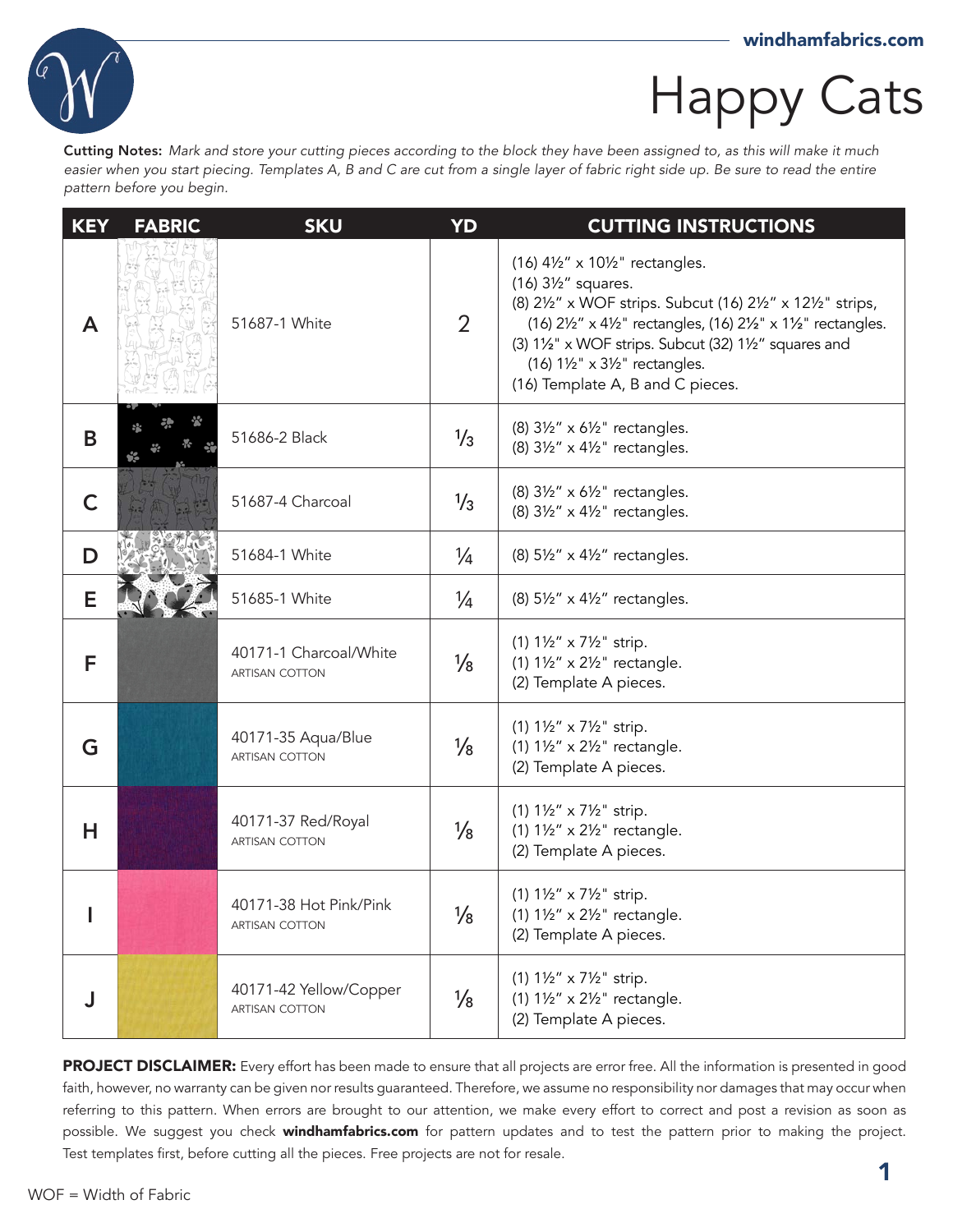

| <b>KEY</b> | <b>FABRIC</b> | <b>SKU</b>                                   | YD            | <b>CUTTING INSTRUCTIONS</b>                                                                               |
|------------|---------------|----------------------------------------------|---------------|-----------------------------------------------------------------------------------------------------------|
| K          |               | 40171-44 Yellow/Turq.<br>ARTISAN COTTON      | $\frac{1}{8}$ | (1) 11/2" x 71/2" strip.<br>(1) $1\frac{1}{2}$ " x $2\frac{1}{2}$ " rectangle.<br>(2) Template A pieces.  |
|            |               | 40171-46 Turq./Jade<br>ARTISAN COTTON        | $\frac{1}{8}$ | (1) 11/2" x 71/2" strip.<br>(1) $1\frac{1}{2}$ " x $2\frac{1}{2}$ " rectangle.<br>(2) Template A pieces.  |
| M          |               | 40171-47 Coral/Aqua<br>ARTISAN COTTON        | $\frac{1}{8}$ | (1) 11/2" x 71/2" strip.<br>(1) $1\frac{1}{2}$ " x $2\frac{1}{2}$ " rectangle.<br>(2) Template A pieces.  |
| N          |               | 40171-48 Stone/Lavender<br>ARTISAN COTTON    | $\frac{1}{8}$ | (1) 11/2" x 71/2" strip.<br>(1) $1\frac{1}{2}$ " x $2\frac{1}{2}$ " rectangle.<br>(2) Template A pieces.  |
| O          |               | 40171-57 Olive/Lt. Olive<br>ARTISAN COTTON   | $\frac{1}{8}$ | (1) 11/2" x 71/2" strip.<br>(1) $1\frac{1}{2}$ " x $2\frac{1}{2}$ " rectangle.<br>(2) Template A pieces.  |
| P          |               | 40171-58 Navy/Cyan<br>ARTISAN COTTON         | $\frac{1}{8}$ | (1) 11/2" x 71/2" strip.<br>(1) $1\frac{1}{2}$ " x $2\frac{1}{2}$ " rectangle.<br>(2) Template A pieces.  |
| Q          |               | 40171-59 Aqua/White<br>ARTISAN COTTON        | $\frac{1}{8}$ | (1) 11/2" x 71/2" strip.<br>$(1) 1\frac{1}{2}$ " x 2 $\frac{1}{2}$ " rectangle.<br>(2) Template A pieces. |
| R          |               | 40171-60 Purple/Violet<br>ARTISAN COTTON     | $\frac{1}{8}$ | (1) 11/2" x 71/2" strip.<br>(1) $1\frac{1}{2}$ " x $2\frac{1}{2}$ " rectangle.<br>(2) Template A pieces.  |
| S          |               | 40171-64 Teal/Turq.<br>ARTISAN COTTON        | $\frac{1}{8}$ | (1) 11/2" x 71/2" strip.<br>(1) $1\frac{1}{2}$ " x $2\frac{1}{2}$ " rectangle.<br>(2) Template A pieces.  |
| Т          |               | 40171-68 Wine/Pink<br>ARTISAN COTTON         | $\frac{1}{8}$ | (1) 11/2" x 71/2" strip.<br>(1) $1\frac{1}{2}$ " x $2\frac{1}{2}$ " rectangle.<br>(2) Template A pieces.  |
| U          |               | 40171-70 Dk. Pink/Lt. Pink<br>ARTISAN COTTON | $\frac{1}{8}$ | (1) 11/2" x 71/2" strip.<br>(1) $1\frac{1}{2}$ " x $2\frac{1}{2}$ " rectangle.<br>(2) Template A pieces.  |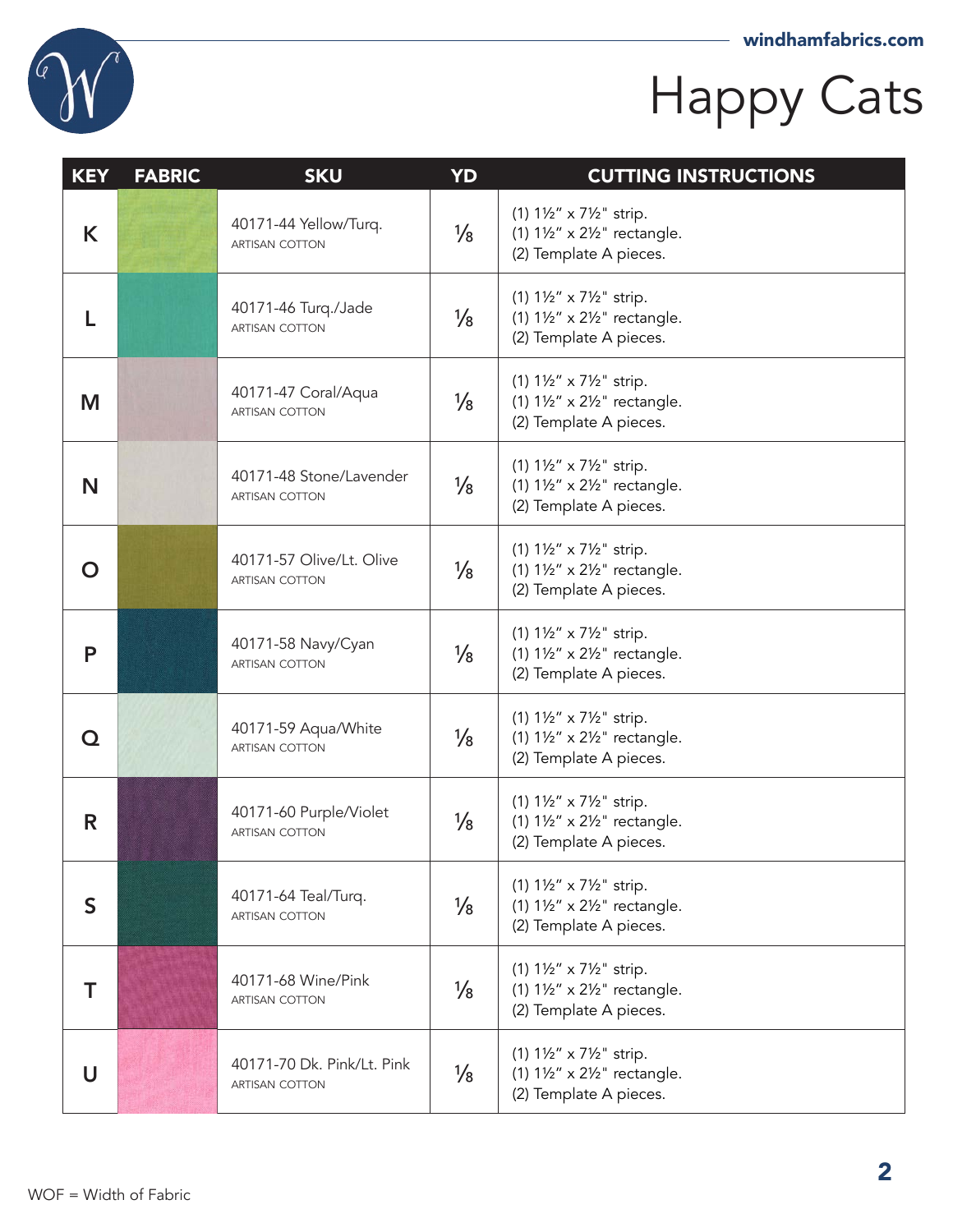

| <b>KEY</b> | <b>FABRIC</b> | <b>SKU</b>                             | YD             | <b>CUTTING INSTRUCTIONS</b>         |
|------------|---------------|----------------------------------------|----------------|-------------------------------------|
|            |               | 51685-4 Charcoal<br><b>FOR BINDING</b> | $\frac{1}{2}$  | (6) 21/4" x WOF strips for binding. |
|            |               | Backing                                | $3\frac{1}{4}$ |                                     |
|            |               |                                        |                | 58" x 60" piece of batting.         |

#### Block Assembly

*Press seams open unless otherwise stated. All seams are ¼".*

1. Sew a Fabric A Template A piece between the (2) Fabric F Template A pieces. Press, then sew a Fabric A Template B and C to either side. Trim and square to 2½" x 4½", set aside a Unit A. Repeat with Fabrics G-U to make (1) A Unit of each color. (Fig. 1)



A Unit

2. Pin (1) 1<sup>1</sup>/<sub>2</sub>" square in the bottom left corner of each **Fabrics B and C** 3<sup>1</sup>/<sub>2</sub>" x 4<sup>1</sup>/<sub>2</sub>" rectangle, and (1) on the top left corner of each Fabrics D and E 4½" x 5½" rectangle. Sew diagonally across each piece. Trim and press. Set aside the 3½" x 4½" rectangle as Unit B and the 4½" x 5½" rectangle as Unit C. (Fig. 2)



**3.** Sew a Fabric A 1<sup>1/2</sup> x 2<sup>1/2</sup> rectangle to a Fabric F 1<sup>1/2</sup> x 2<sup>1</sup>/2 rectangle. Press and set aside as Unit D. Repeat with Fabrics G-U to make (1) D Unit of each color. (Fig. 3)

Fig. 3

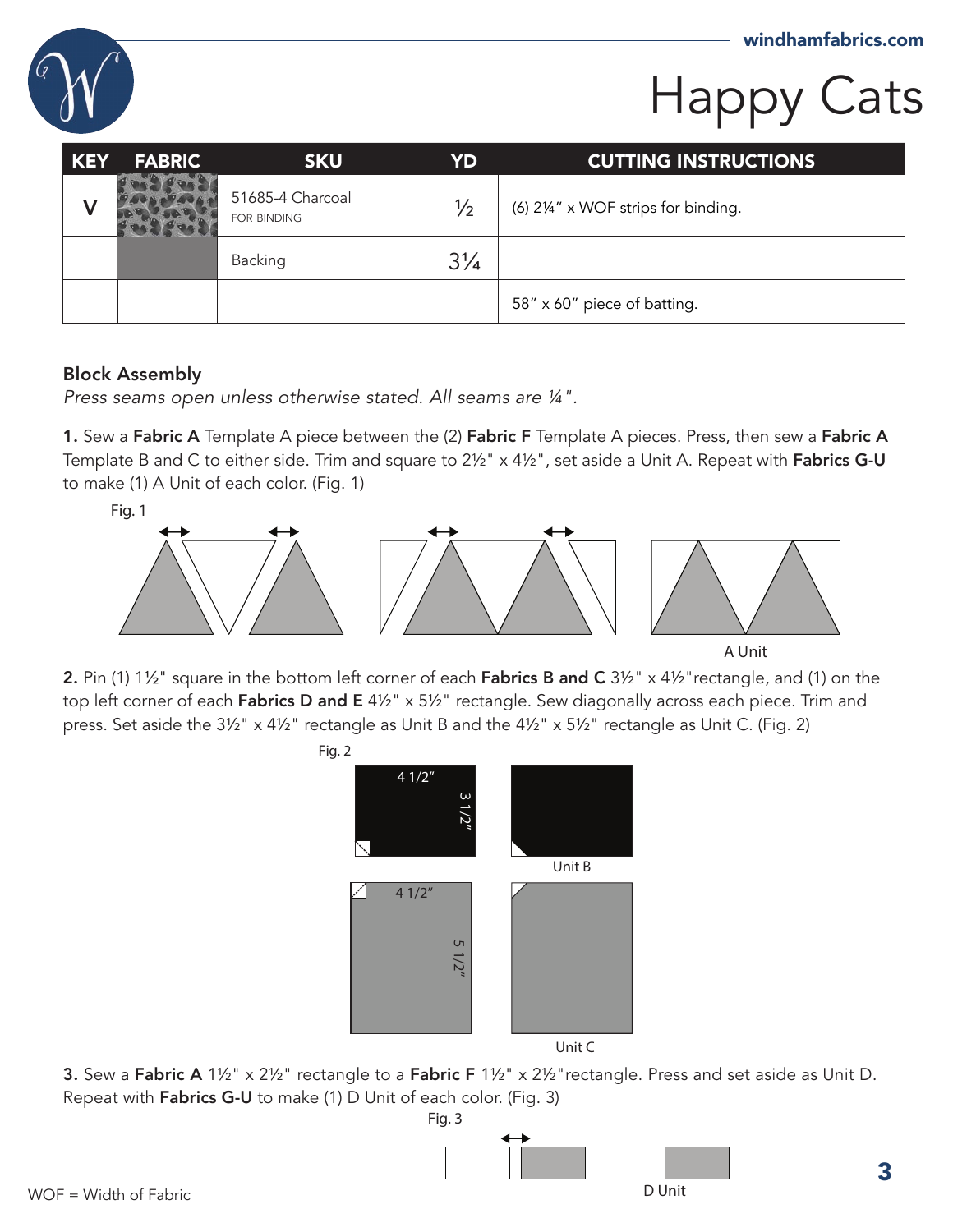

4. Pin a Fabric A  $3\frac{1}{2}$ " square to the top of each Fabrics B and C  $3\frac{1}{2}$ " x  $6\frac{1}{2}$ " rectangle. Sew diagonally across each piece. Trim and press. Sew a Fabric A 1½" x 3½" rectangle to the top. Press and as set aside as Unit E. (Fig. 4)



5. Sew the Fabric B Unit B piece to the Fabric E Unit C pieces. Press and sew Fabrics F, G, K, L, M, Q, R, and T Unit A pieces to the top. Trim and square to  $4\frac{1}{2}$  x 10 $\frac{1}{2}$ , set aside as Unit F.

6. Sew the Fabric C Unit B piece to the Fabric D Unit C pieces. Press and sew Fabrics H, I, J,N, O, P, S, and U Unit A pieces to the top. Trim and square to  $4\frac{1}{2}$  x  $10\frac{1}{2}$ , set aside as Unit G. (Fig. 5)



Unit F/G

7. Sew Fabrics F, G, K, L, M, Q, R, and T 1<sup>1/2"</sup> x 7<sup>1/2"</sup> rectangles to the side of each Fabric B Unit E piece as shown. Press and sew a matching D Unit to the top. Press, and sew a Fabric A 2½" x 4½" rectangle to the top. Trim and square to 4½" x 10½, set aside as Unit H.

8. Sew Fabrics H, I, J,N, O, P, S, and U 1<sup>1/2"</sup> x 7<sup>1/2"</sup> rectangles to the side of each Fabric C Unit E piece. Press and sew a matching D Unit to the top. Press, and sew a Fabric A 2½" x 4½" rectangle to the top. Trim and square to 4½" x 10½, set aside as Unit I. (Fig. 6)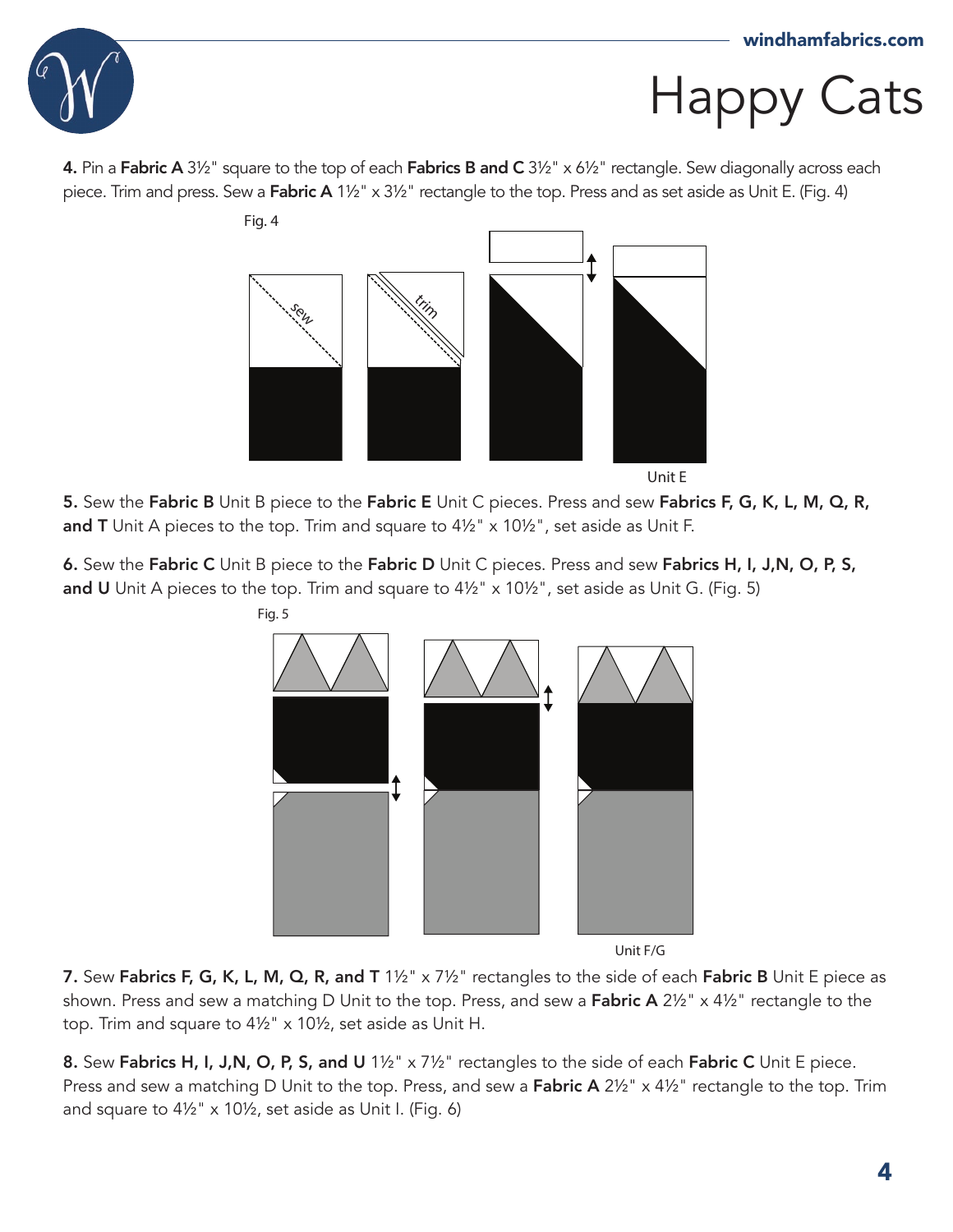

Unit H/I

9. Sew the matching F and H units together. Press. Repeat with the Matching G and I units. Trim and square to 8½" x 10½" to make (1) Cat Block of each color. (Fig. 7)



Cat Block

10. Sew a Fabric A 4½" x 10½" rectangle to the left side of each Cat Block. Press, and sew a Fabric A 2½" x 12½" rectangle to the top of each Cat Block. Press. (Fig. 8). Trim and square to 12½" x 12½".

Fig. 8





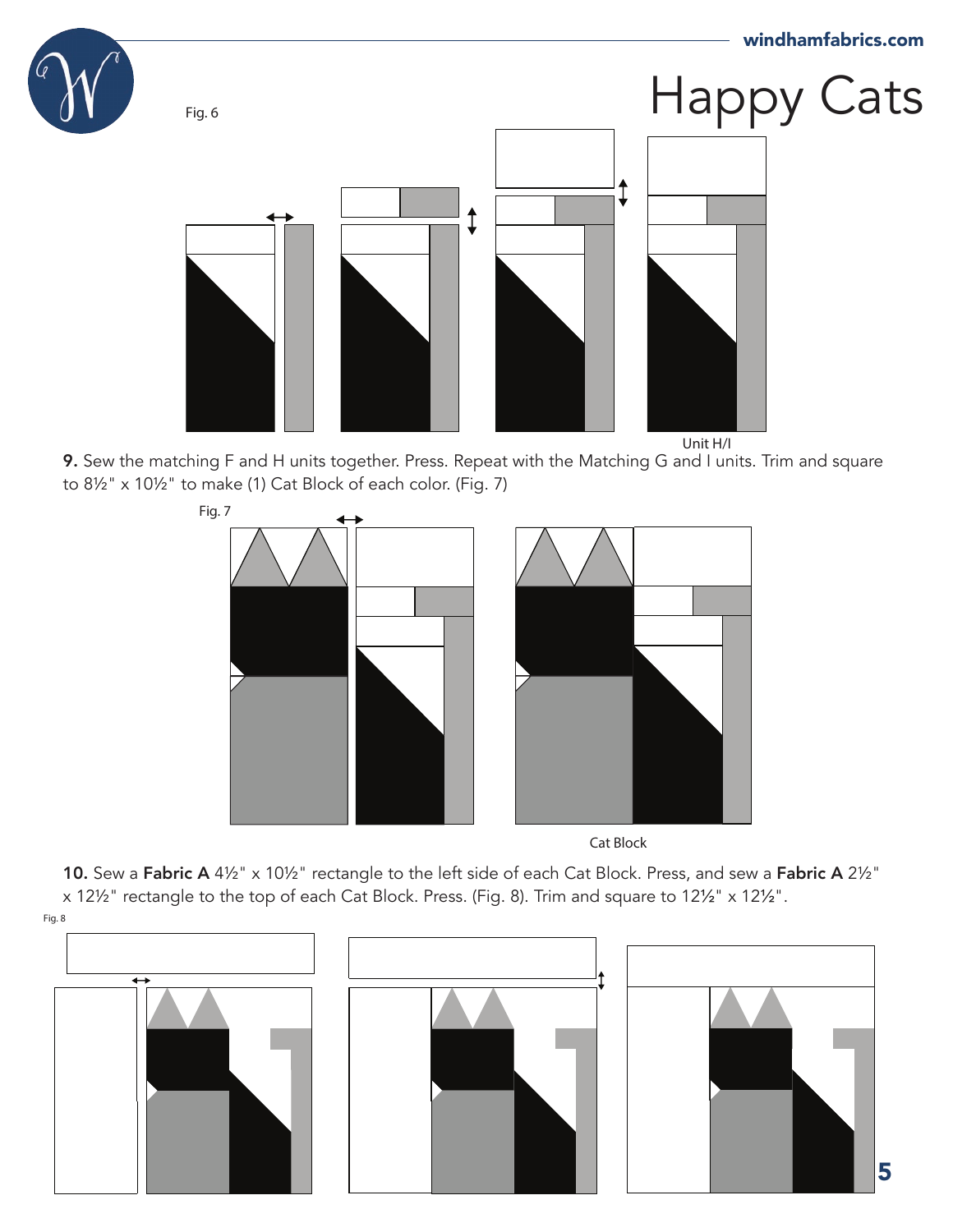

11. Sew the Cat Blocks together into rows of (4), referring to the layout diagram for the color of the blocks in each row. Sew the rows together to make the quilt top.



12. Sew the Fabric A 21/2" x WOF strips together end to end. Cut (1) 21/2" x 481/2" strip and sew it to the right-hand side of the quilt. Press. Cut (1) 2½" x 50½" strip and sew it to the bottom to finish the quilt top. (Fig. 9)

13. Make the backing approx. 58" x 58". Layer the quilt top with batting and backing; baste. Quilt as desired.

14. Sew the Fabric V 2¼"x WOF strips together on the diagonal end to end to make the binding. Sew the binding around the quilt top. Turn the binding to the back and secure in place by hand or machine. Label and enjoy!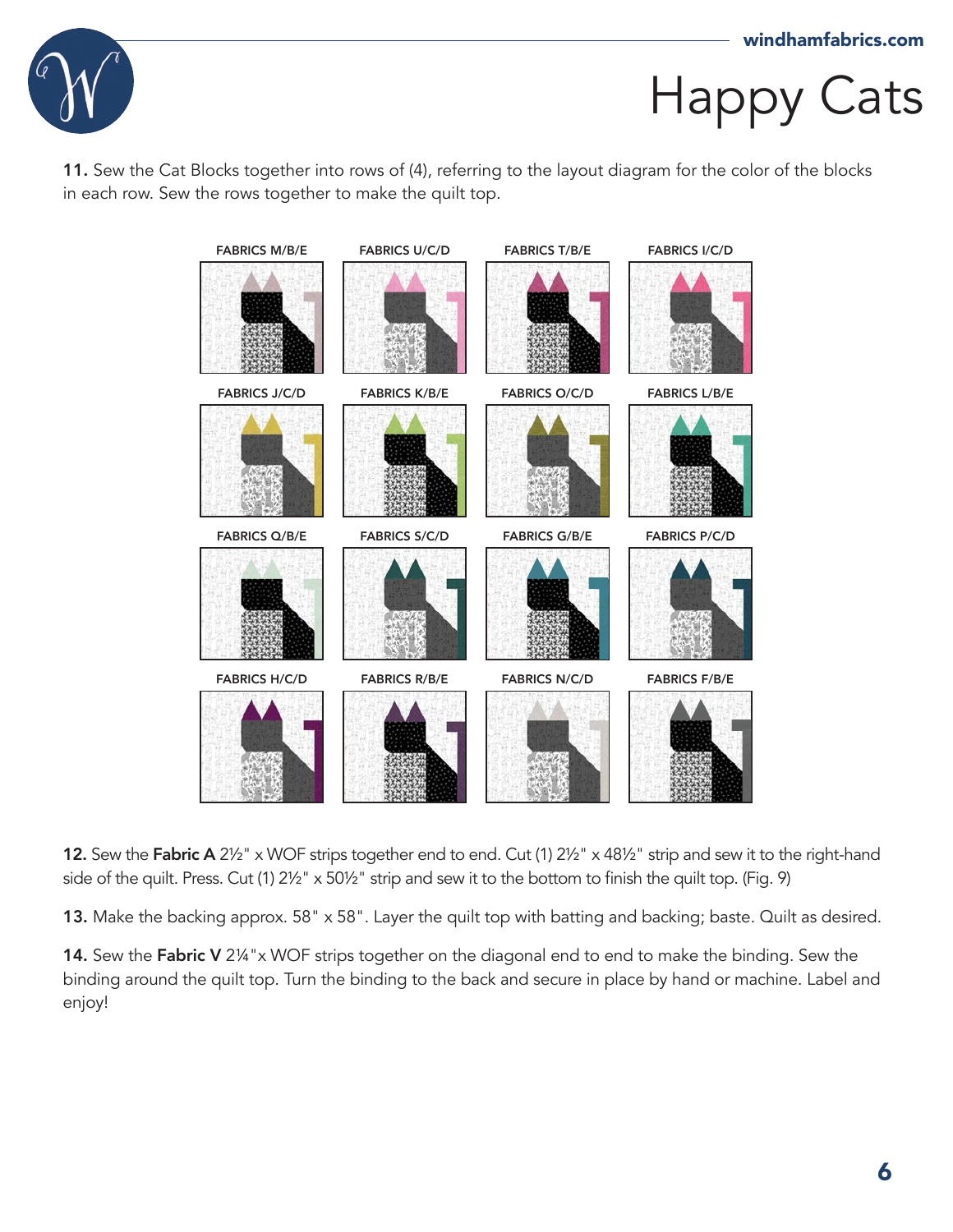

#### Fig. 9 **QUILT ASSEMBLY DIAGRAM**



보력 u H M.